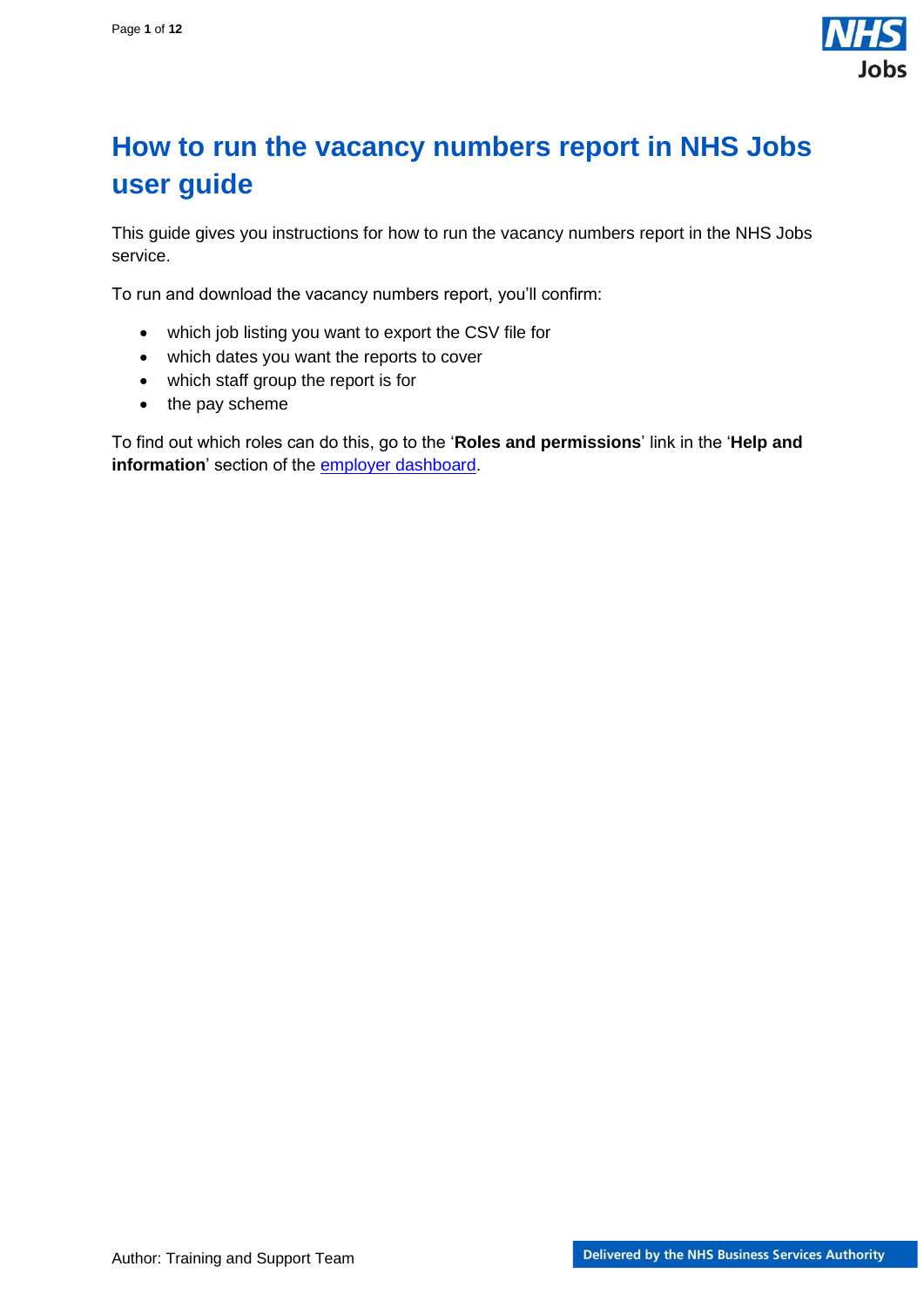# **Contents**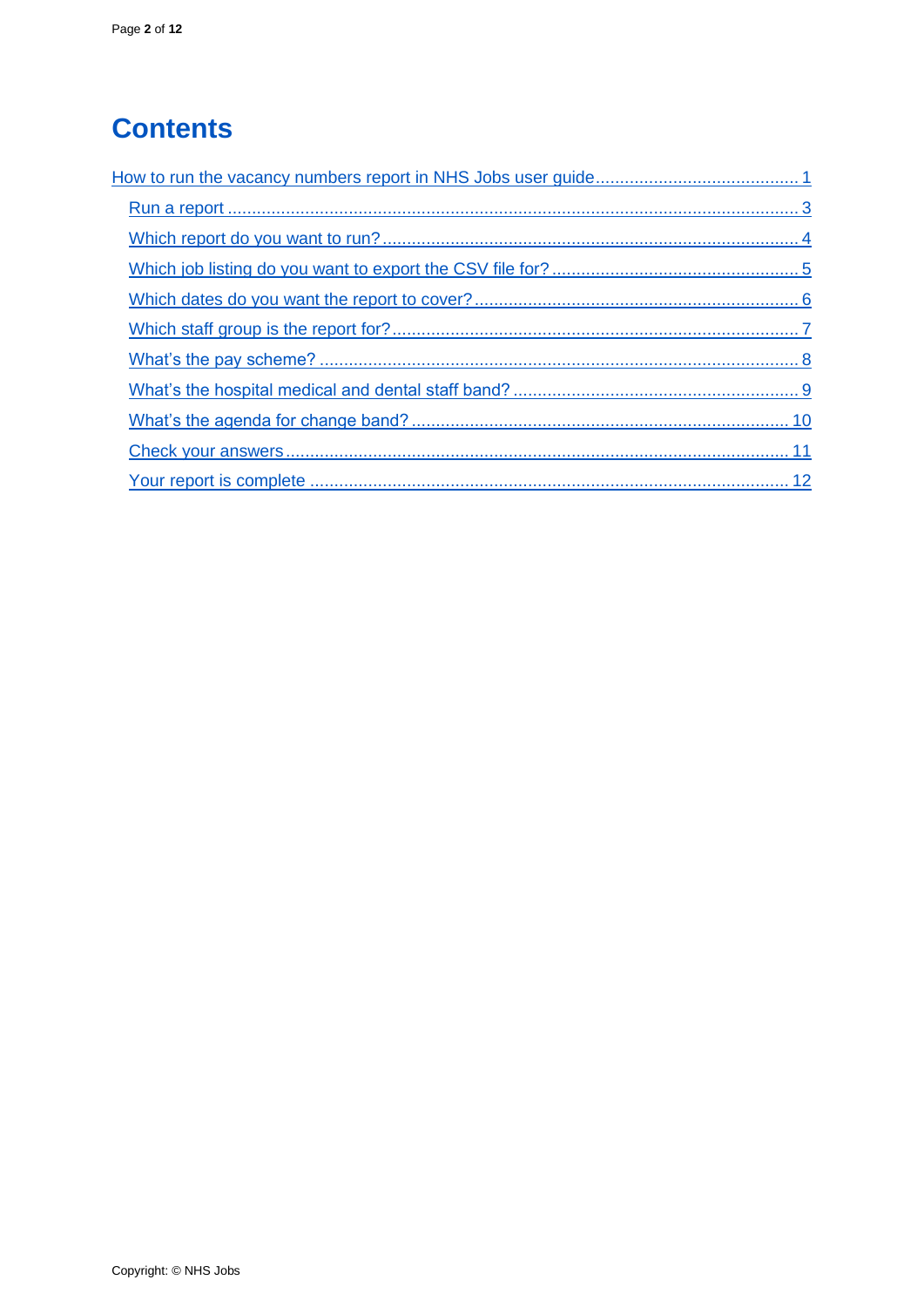#### <span id="page-2-0"></span>**Run a report**

This page gives you instructions for how to run a report.

**Important:** The employer dashboard is shown. You'll only see the 'Run a report' link if you're an NHS Jobs 'Super user', 'Team manager' or 'Recruitment administrator' role for your organisations account.

To run a report, complete the following steps:

**1.** Select the ['Run a report'](#page-3-0) link.

| Jobs                                                       |                                                                 | Signed in as NHS BSA Training Sign Out                                             |
|------------------------------------------------------------|-----------------------------------------------------------------|------------------------------------------------------------------------------------|
|                                                            |                                                                 | Show tasks for all accounts                                                        |
|                                                            | <b>BETA</b> Your feedback will help us to improve this service. |                                                                                    |
| <b>NHS Business Services Authority</b><br><b>Dashboard</b> |                                                                 | What you can do                                                                    |
| Tasks by stage                                             | <b>Listings by user</b>                                         | Create a job listing                                                               |
|                                                            |                                                                 | Search for a listing                                                               |
| Showing tasks for<br>All users                             | v                                                               | Search for an applicant                                                            |
| <b>Draft</b>                                               | 106 - on track 21, overdue 85                                   | <b>Manage the account</b>                                                          |
| <b>Approvals</b>                                           | 10 - on track 0, overdue 10                                     | Manage users<br>At risk applicants<br><b>Accredited logos</b>                      |
| <b>Published</b>                                           | 7                                                               | <b>Key performance indicators</b><br>(KPIs)<br><b>Approval settings</b>            |
| <b>Shortlisting</b>                                        | 35 - on track 4, overdue 31                                     | <b>Departments</b><br><b>Welsh listings</b>                                        |
| <b>Interviews</b>                                          | 30 - on track 1, overdue 29                                     | <b>Documents and</b>                                                               |
| <b>Ready to offer</b>                                      | 20 - on track 1, overdue 19                                     | templates<br>Overview of your organisation                                         |
| <b>Conditional offers</b>                                  | 13 - on track 0, overdue 13                                     | <b>Supporting documents</b><br><b>Contract templates</b><br>Offer letter templates |
| Pre-employment<br>checks                                   | 8 - on track 0, overdue 8                                       |                                                                                    |
| <b>Contracts</b>                                           | 11 - on track 0, overdue 11                                     | <b>Help and information</b><br>The employer hub<br><b>Roles and permissions</b>    |
| <b>End recruitment</b>                                     | 9 - on track 0, due 1, overdue 8                                | Contact your super users                                                           |
|                                                            |                                                                 | <b>Reporting</b>                                                                   |
|                                                            |                                                                 | Run a report                                                                       |
|                                                            |                                                                 |                                                                                    |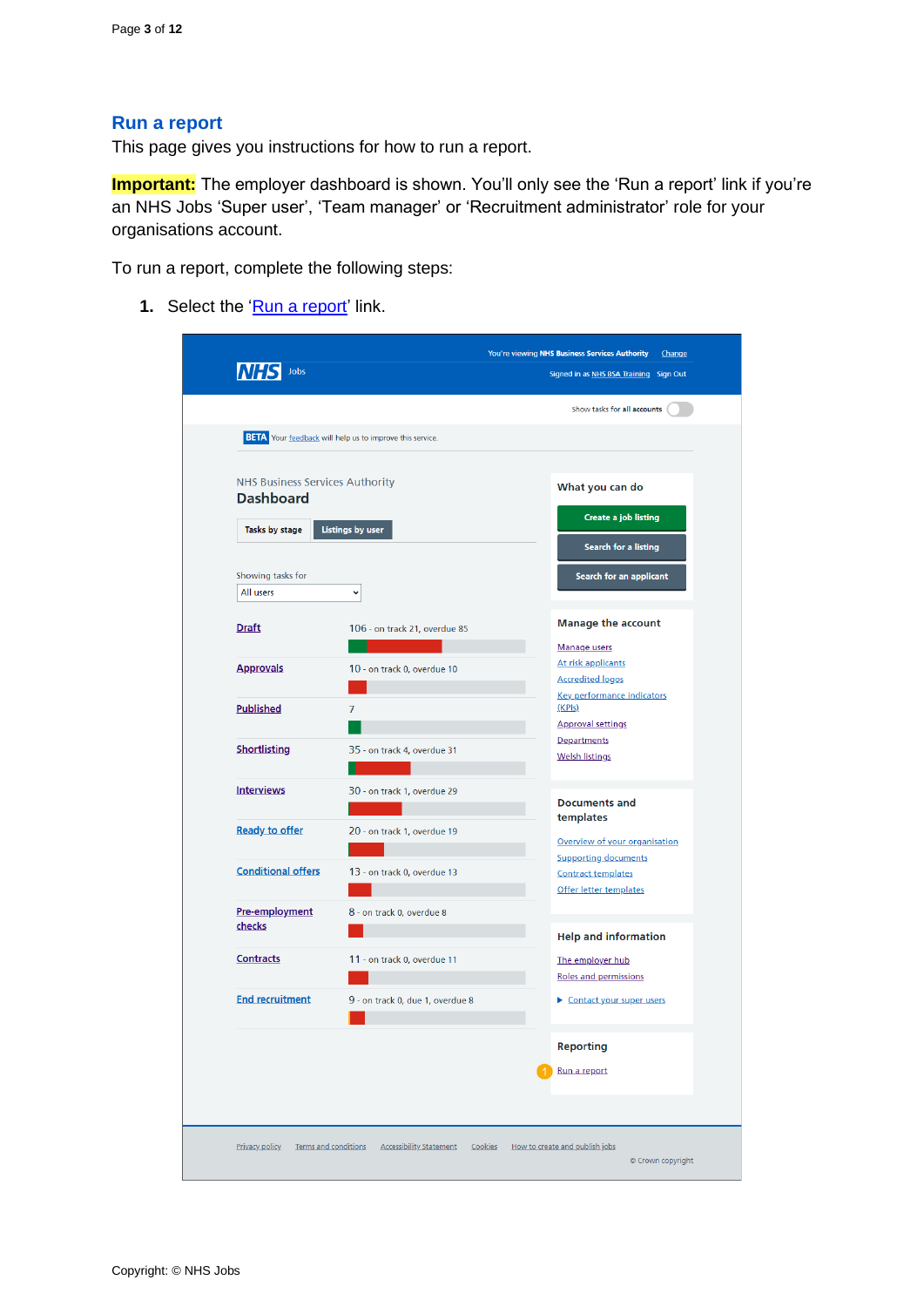### <span id="page-3-0"></span>**Which report do you want to run?**

This page gives you instructions for how to confirm which report you want to run.

**Important:** In this example, you're selecting the vacancy numbers report.

To confirm which report you want to run, complete the following steps:

- **1.** Select the 'Vacancy numbers' option.
- **2.** Select the ['Continue'](#page-4-0) button.

|                                                                                                                                                                                                                                                                                                                                                                                                                                                                    | You're viewing NHS Business Services Authority<br>Change |
|--------------------------------------------------------------------------------------------------------------------------------------------------------------------------------------------------------------------------------------------------------------------------------------------------------------------------------------------------------------------------------------------------------------------------------------------------------------------|----------------------------------------------------------|
| <b>NHS</b><br>Jobs                                                                                                                                                                                                                                                                                                                                                                                                                                                 | Signed in as NHS BSA Training Sign out                   |
| <b>BETA</b> Your feedback will help us to improve this service.                                                                                                                                                                                                                                                                                                                                                                                                    |                                                          |
| < Go back<br>Which report do you want to run?<br>Vacancy bulletin is a PDF document. All other reports will convert the<br>data into a CSV (Comma Separated Values) document that you can<br>open with programmes such as Excel.<br>Export of application and listing data<br>Equal opportunities<br>Equal opportunities progress<br>Equal opportunities for a specific job<br>Vacancy numbers<br>Time taken to hire<br><b>Vacancy bulletin</b><br><b>Continue</b> |                                                          |
|                                                                                                                                                                                                                                                                                                                                                                                                                                                                    |                                                          |
| <b>Privacy policy</b><br>Terms and conditions<br><b>Accessibility Statement</b>                                                                                                                                                                                                                                                                                                                                                                                    | How to apply for jobs<br>Cookies<br>© Crown copyright    |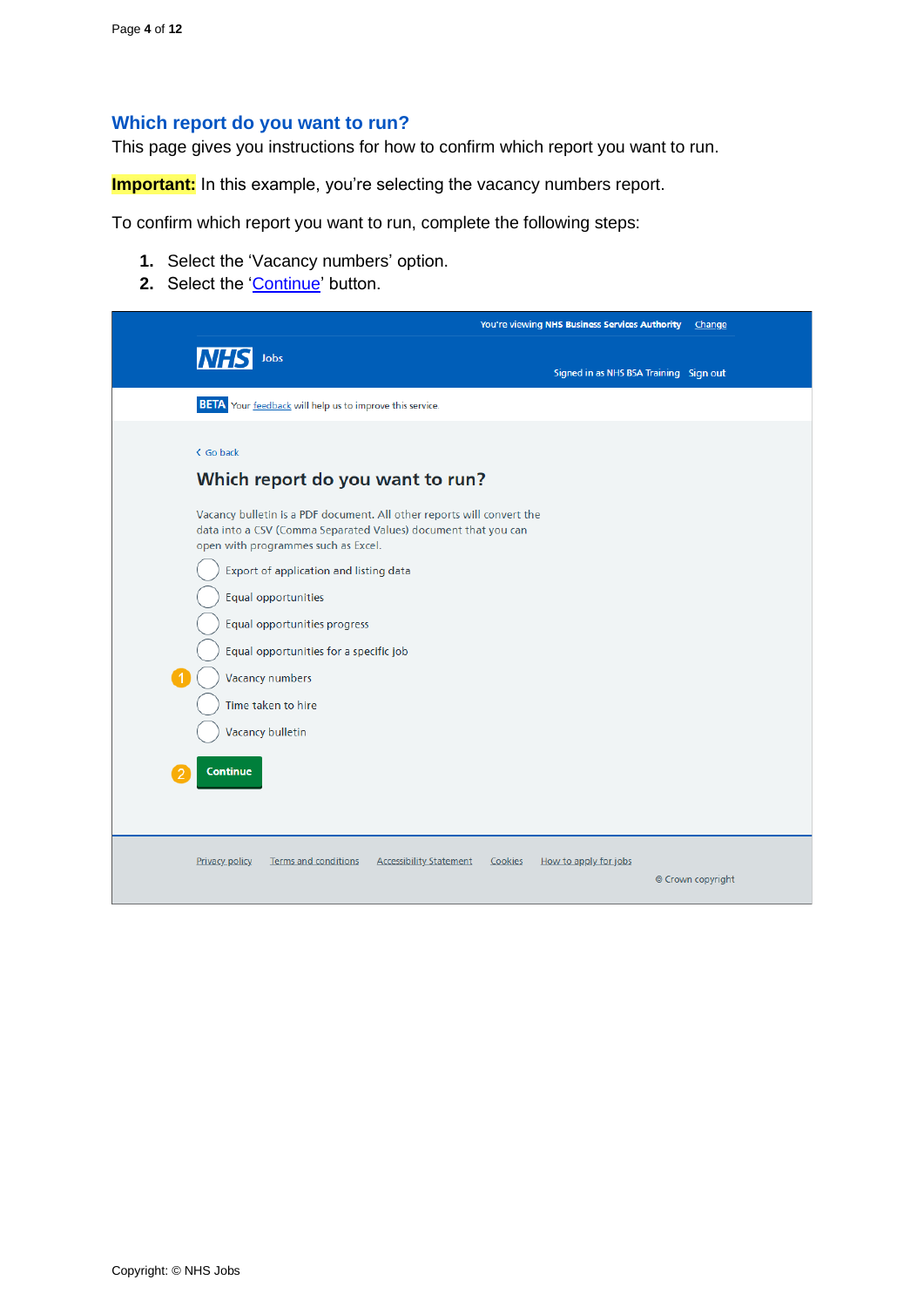## <span id="page-4-0"></span>**Which job listing do you want to export the CSV file for?**

This page gives you instructions for how to confirm which job listings you want to export the CSV file for.

To confirm which job listings you want to export the CSV file for, complete the following steps:

- **1.** Select an answer.
- **2.** Select the ['Continue'](#page-5-0) button.

|                                                                                                                                                                                                                       | You're viewing NHS Business Services Authority<br>Change |
|-----------------------------------------------------------------------------------------------------------------------------------------------------------------------------------------------------------------------|----------------------------------------------------------|
| <b>NHS</b><br>Jobs                                                                                                                                                                                                    | Signed in as NHS BSA Training Sign out                   |
| <b>BETA</b> Your feedback will help us to improve this service.                                                                                                                                                       |                                                          |
| < Go back<br>Vacancy numbers<br>Which job listings do you want to export<br>the CSV file for?<br>All open job listings<br>All closed job listings<br>All open job listings and closed job listings<br><b>Continue</b> |                                                          |
| <b>Privacy policy</b><br><b>Terms and conditions</b><br><b>Accessibility Statement</b>                                                                                                                                | Cookies<br>How to apply for jobs<br>© Crown copyright    |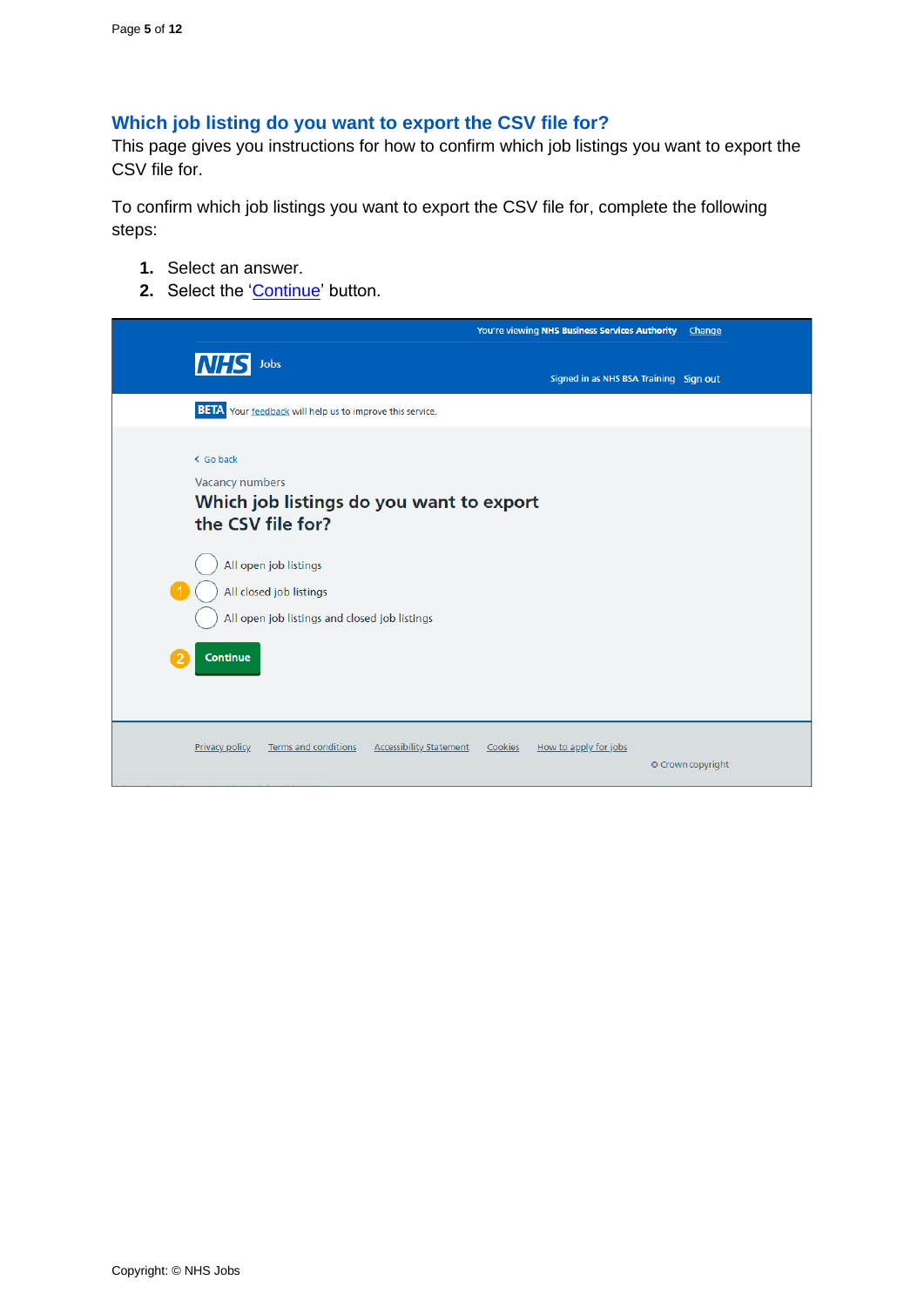#### <span id="page-5-0"></span>**Which dates do you want the report to cover?**

This page gives you instructions for how to confirm which dates you want the report to cover.

To confirm which dates you want the report to cover, complete the following steps:

- **1.** In the **Date from** boxes, enter the details.
- **2.** In the **Date to** boxes, enter the details.
- **3.** Select the ['Continue'](#page-6-0) button.

|                                                                                        | You're viewing NHS Business Services Authority<br>Change |
|----------------------------------------------------------------------------------------|----------------------------------------------------------|
| <b>NHS</b> Jobs                                                                        | Signed in as NHS BSA Training Sign out                   |
| <b>BETA</b> Your feedback will help us to improve this service.                        |                                                          |
| < Go back<br><b>Vacancy numbers</b><br>Which dates do you want the report to<br>cover? |                                                          |
| <b>Date from</b>                                                                       |                                                          |
| For example, 15 3 2020<br>Month Year<br>Day                                            |                                                          |
| Date to                                                                                |                                                          |
| For example, 11 4 2020                                                                 |                                                          |
| Month Year<br>Day                                                                      |                                                          |
| Continue                                                                               |                                                          |
| <b>Privacy policy</b><br>Terms and conditions<br><b>Accessibility Statement</b>        | How to apply for jobs<br>Cookies<br>© Crown copyright    |

**Tip:** You must enter the date in the DD MM YYYY format. For example, 15 03 2020 and 11 04 2020.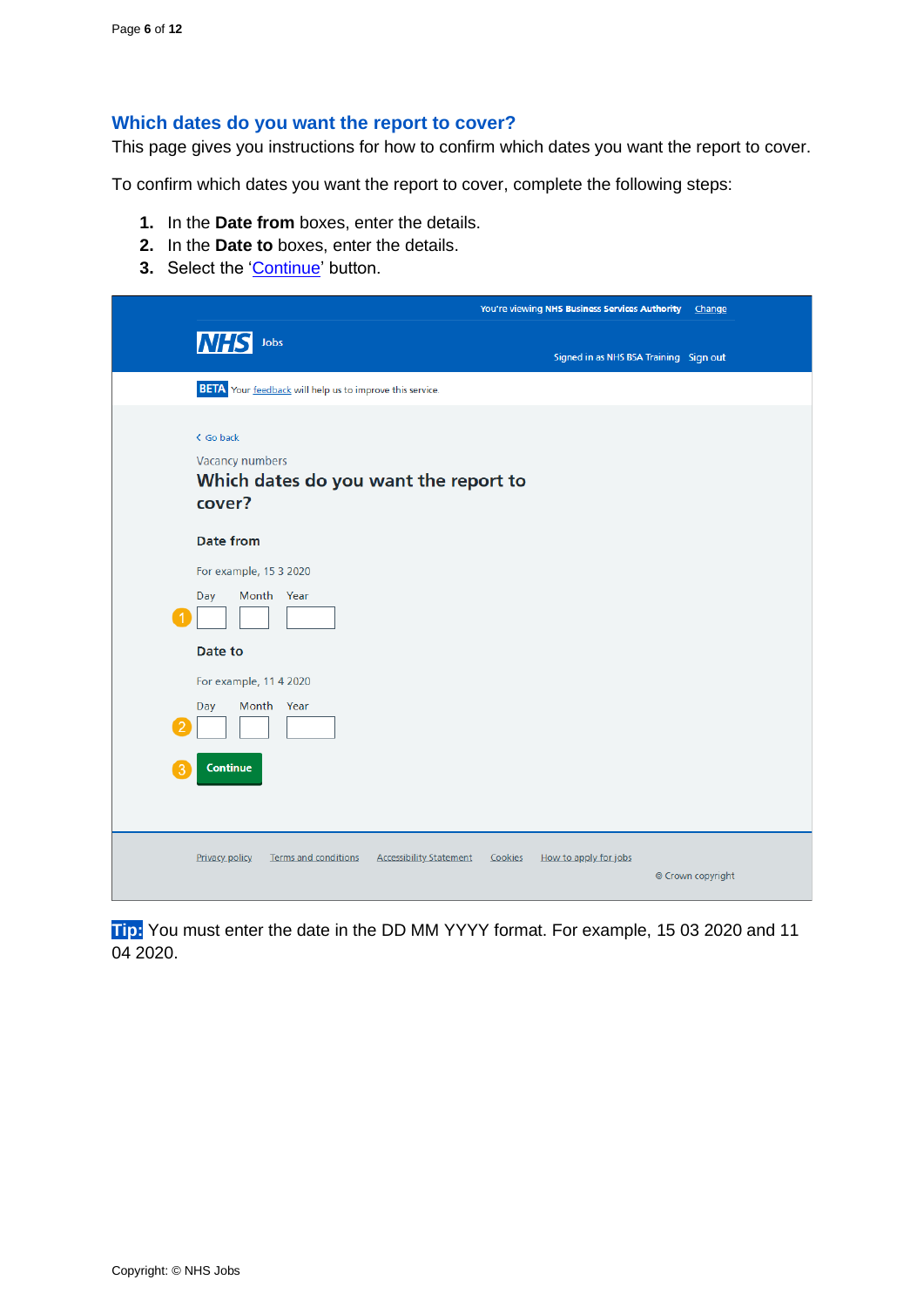## <span id="page-6-0"></span>**Which staff group is the report for?**

This page gives you instructions for how to confirm which staff group the report is for.

**Important:** You can select as many staff groups as you need.

To confirm which staff group the report is for, complete the following steps:

- **1.** Select an answer.
- **2.** Select the ['Continue'](#page-7-0) button.

|                      |                                                                                                                                                                                                                                                                                                                                                                                      |                                |         | You're viewing NHS Business Services Authority | Change            |
|----------------------|--------------------------------------------------------------------------------------------------------------------------------------------------------------------------------------------------------------------------------------------------------------------------------------------------------------------------------------------------------------------------------------|--------------------------------|---------|------------------------------------------------|-------------------|
|                      | <b>NHS</b> Jobs                                                                                                                                                                                                                                                                                                                                                                      |                                |         | Signed in as NHS BSA Training Sign out         |                   |
|                      | <b>BETA</b> Your feedback will help us to improve this service.                                                                                                                                                                                                                                                                                                                      |                                |         |                                                |                   |
|                      | < Go back<br><b>Vacancy numbers</b><br>Which staff group is the report for?                                                                                                                                                                                                                                                                                                          |                                |         |                                                |                   |
| $\blacktriangleleft$ | Select as many as you need.<br>Select all staff groups<br><b>Additional Clinical Services</b><br>Additional Professional Scientific & Technical<br>Administrative & Clerical<br><b>Allied Health Professionals</b><br><b>Estates &amp; Ancillary</b><br><b>Healthcare Scientists</b><br><b>Medical &amp; Dental</b><br>Nursing & Midwifery Registered<br><b>Students</b><br>Continue |                                |         |                                                |                   |
|                      | Privacy policy<br>Terms and conditions                                                                                                                                                                                                                                                                                                                                               | <b>Accessibility Statement</b> | Cookies | How to apply for jobs                          | © Crown copyright |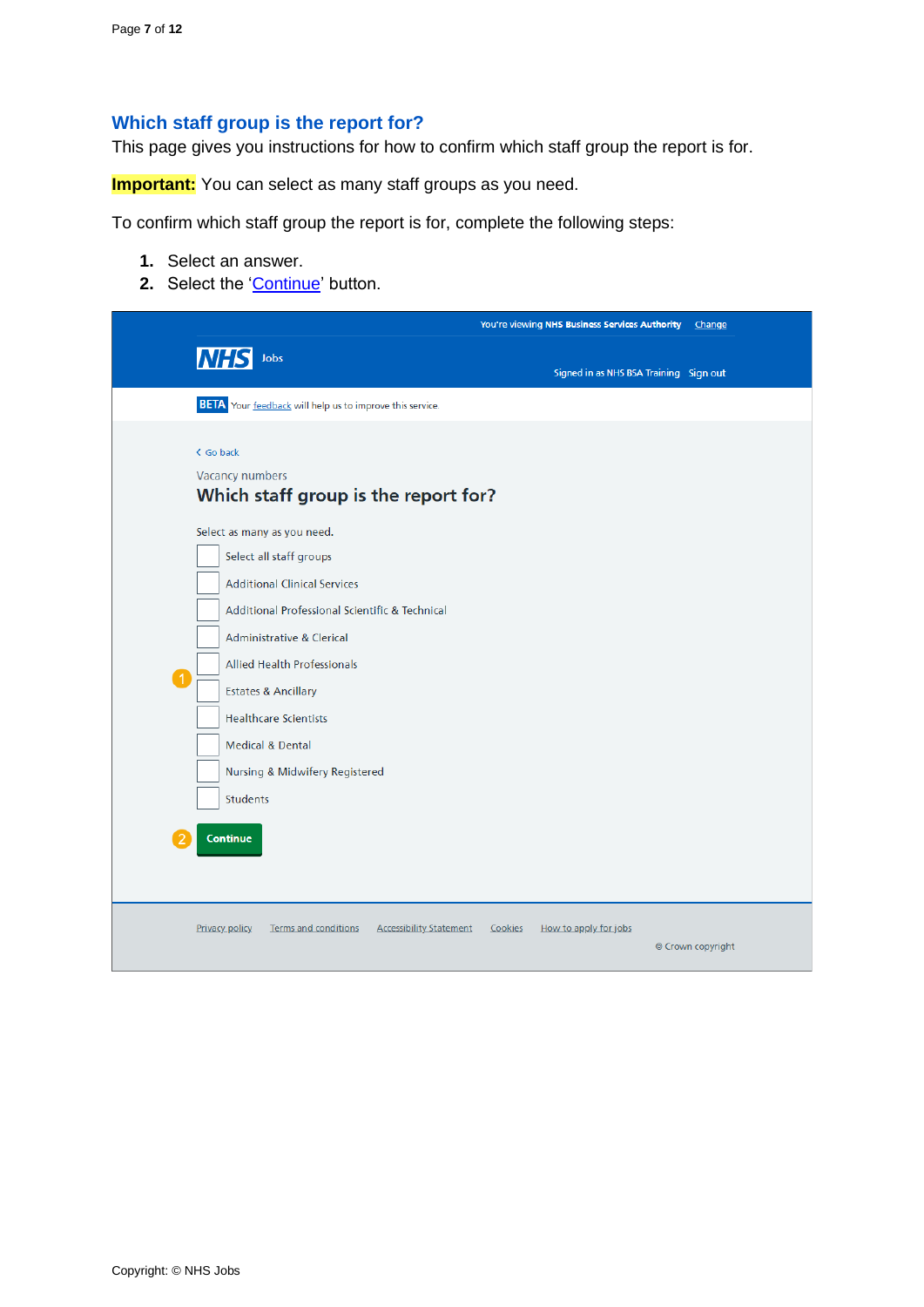#### <span id="page-7-0"></span>**What's the pay scheme?**

This page gives you instructions for how to confirm the pay scheme.

**Important:** You can select as many pay schemes as you need.

To confirm the pay scheme, complete the following steps:

- **1.** Select an answer:
	- 'All [pay schemes'](#page-10-0)
	- ['Hospital, medical and dental staff'](#page-8-0)
	- ['Agenda for Change'](#page-9-0)
	- ['Very senior manager \(VSM\)'](#page-10-0)
	- ['Other'](#page-10-0)
- **2.** Select the 'Continue' button.

|                                                                                                                                                                                        | You're viewing NHS Business Services Authority<br>Change                                |
|----------------------------------------------------------------------------------------------------------------------------------------------------------------------------------------|-----------------------------------------------------------------------------------------|
| <b>NHS</b><br>Jobs                                                                                                                                                                     | Signed in as NHS BSA Training Sign out                                                  |
| <b>BETA</b> Your feedback will help us to improve this service.                                                                                                                        |                                                                                         |
| < Go back<br>Vacancy numbers<br>What's the pay scheme?<br>All pay schemes<br>Hospital, medical and dental staff<br>Agenda for Change<br>Very senior manager (VSM)<br>Other<br>Continue |                                                                                         |
| Terms and conditions<br><b>Privacy policy</b>                                                                                                                                          | <b>Accessibility Statement</b><br>Cookies<br>How to apply for jobs<br>© Crown copyright |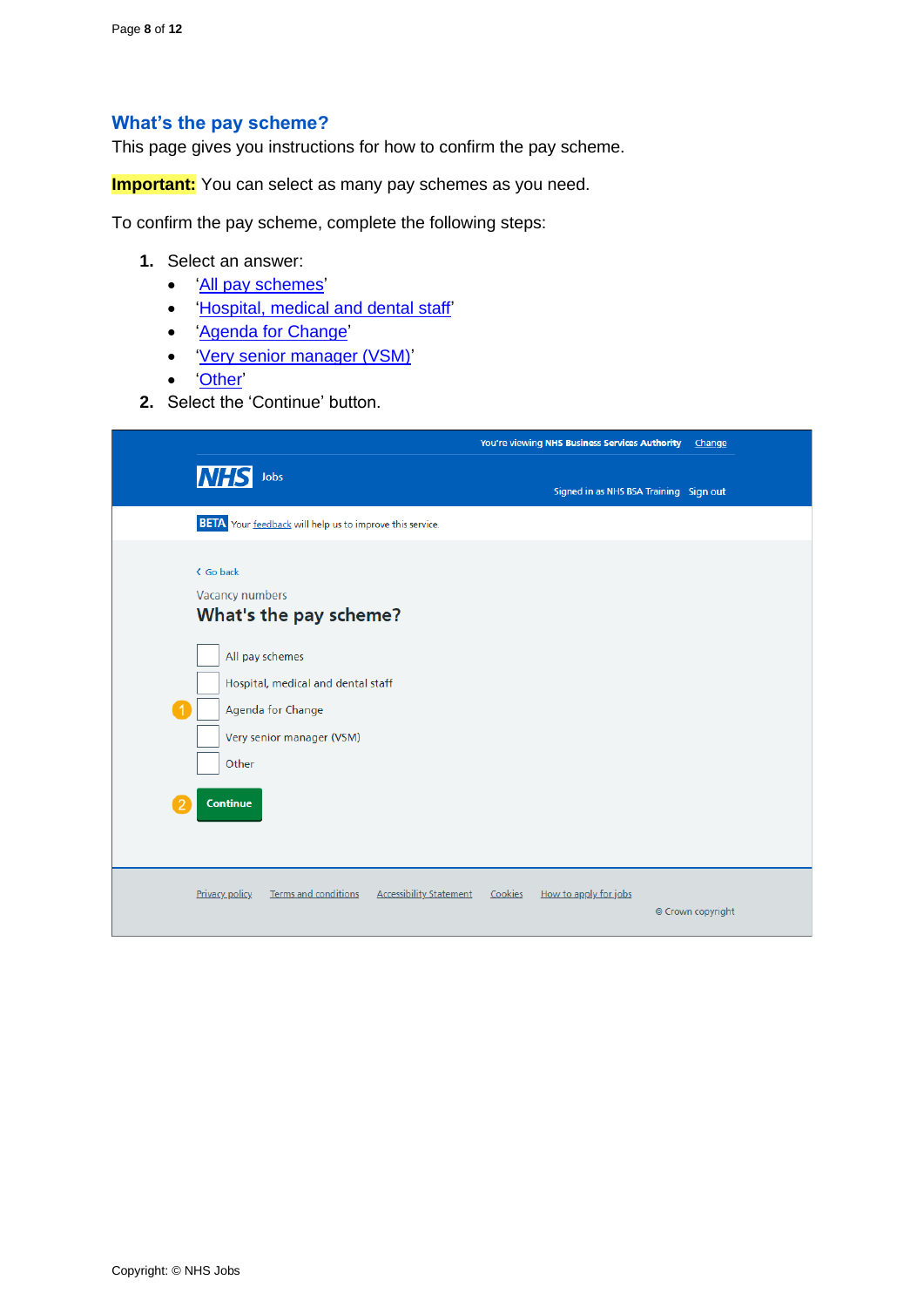## <span id="page-8-0"></span>**What's the hospital medical and dental staff band?**

This page gives you instructions for how to confirm the hospital medical and dental staff band.

**Important:** You'll only see this page if you've selected the hospital medical and dental staff band. You can select as many staff bands as you need.

To confirm the hospital medical and dental staff band, complete the following steps:

- **1.** Select an answer.
- **2.** Select the ['Continue'](#page-10-0) button.

|                                                                                                                                       | You're viewing NHS Business Services Authority<br>Change |
|---------------------------------------------------------------------------------------------------------------------------------------|----------------------------------------------------------|
| <b>NHS</b><br>Jobs                                                                                                                    | Signed in as NHS BSA Training Sign out                   |
| <b>BETA</b> Your feedback will help us to improve this service.                                                                       |                                                          |
| < Go back<br>Vacancy numbers<br>What's the hospital medical and dental<br>staff band?                                                 |                                                          |
| <b>Specialist Doctor</b><br><b>Foundation Doctor</b><br>Consultant<br><b>Specialty Registrar</b><br>Doctor - other<br><b>Continue</b> |                                                          |
| <b>Terms and conditions</b><br><b>Accessibility Statement</b><br><b>Privacy policy</b>                                                | Cookies<br>How to apply for jobs<br>© Crown copyright    |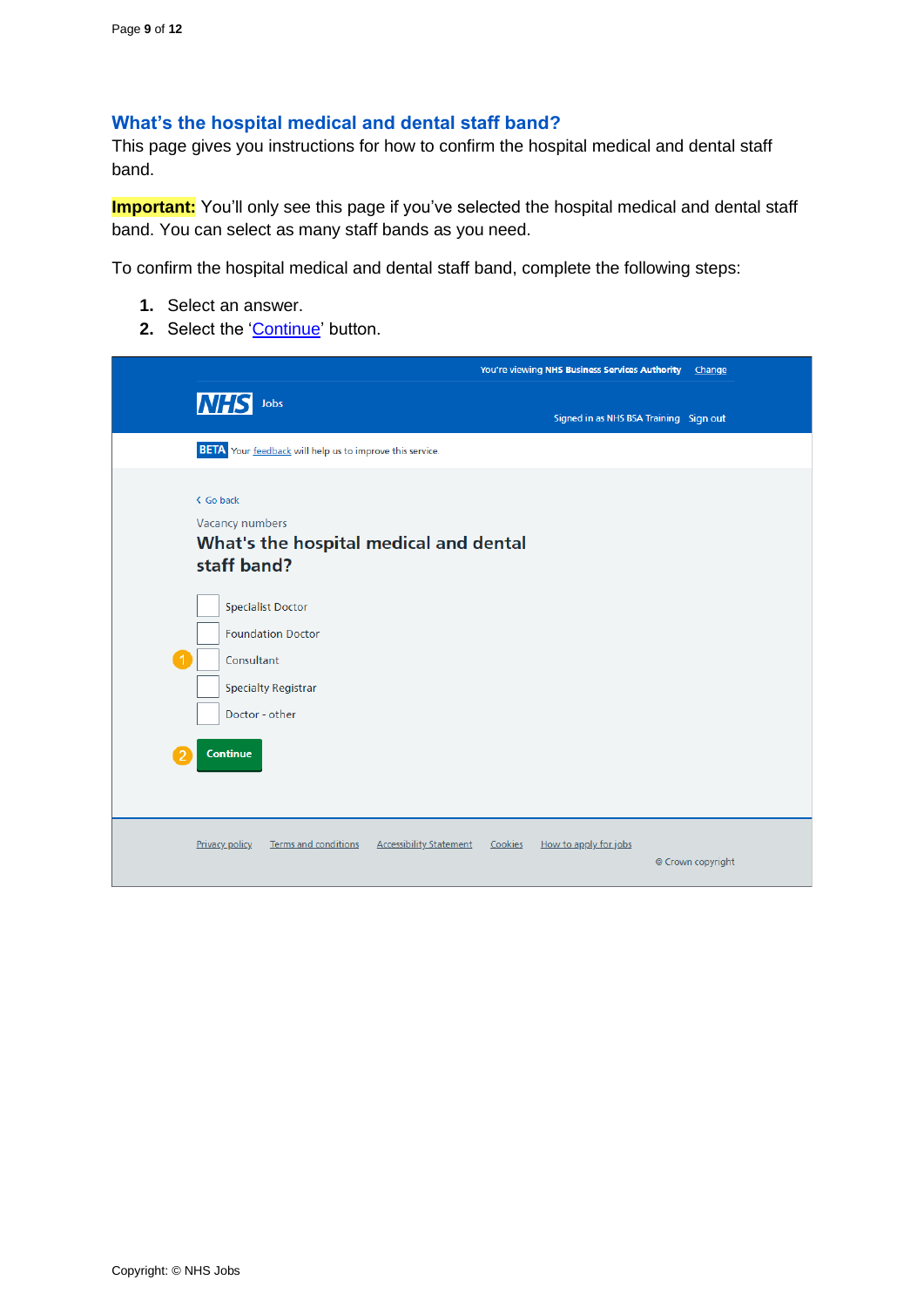## <span id="page-9-0"></span>**What's the agenda for change band?**

This page gives you instructions for how to confirm the agenda for change band.

**Important:** You'll only see this page if you've selected the agenda for change band. You can select as many bands as you need.

To confirm the agenda for change band, complete the following steps:

- **1.** Select an answer.
- 2. Select the ['Continue'](#page-10-0) button.

|                                                                                                                                         | You're viewing NHS Business Services Authority<br>Change |
|-----------------------------------------------------------------------------------------------------------------------------------------|----------------------------------------------------------|
| <b>NHS</b> Jobs                                                                                                                         | Signed in as NHS BSA Training Sign out                   |
| <b>BETA</b> Your feedback will help us to improve this service.                                                                         |                                                          |
| < Go back<br><b>Vacancy numbers</b><br>What's the agenda for change band?                                                               |                                                          |
| <b>Band 2</b><br>Band 3<br>Band 4<br>Band 5<br>Band 6<br>$\overline{1}$<br>Band 7<br><b>Band 8a</b><br><b>Band 8b</b><br><b>Band 8c</b> |                                                          |
| <b>Band 8d</b><br>Band 9                                                                                                                |                                                          |
| Continue                                                                                                                                |                                                          |
| <b>Privacy policy</b><br>Terms and conditions<br><b>Accessibility Statement</b>                                                         | Cookies<br>How to apply for jobs<br>© Crown copyright    |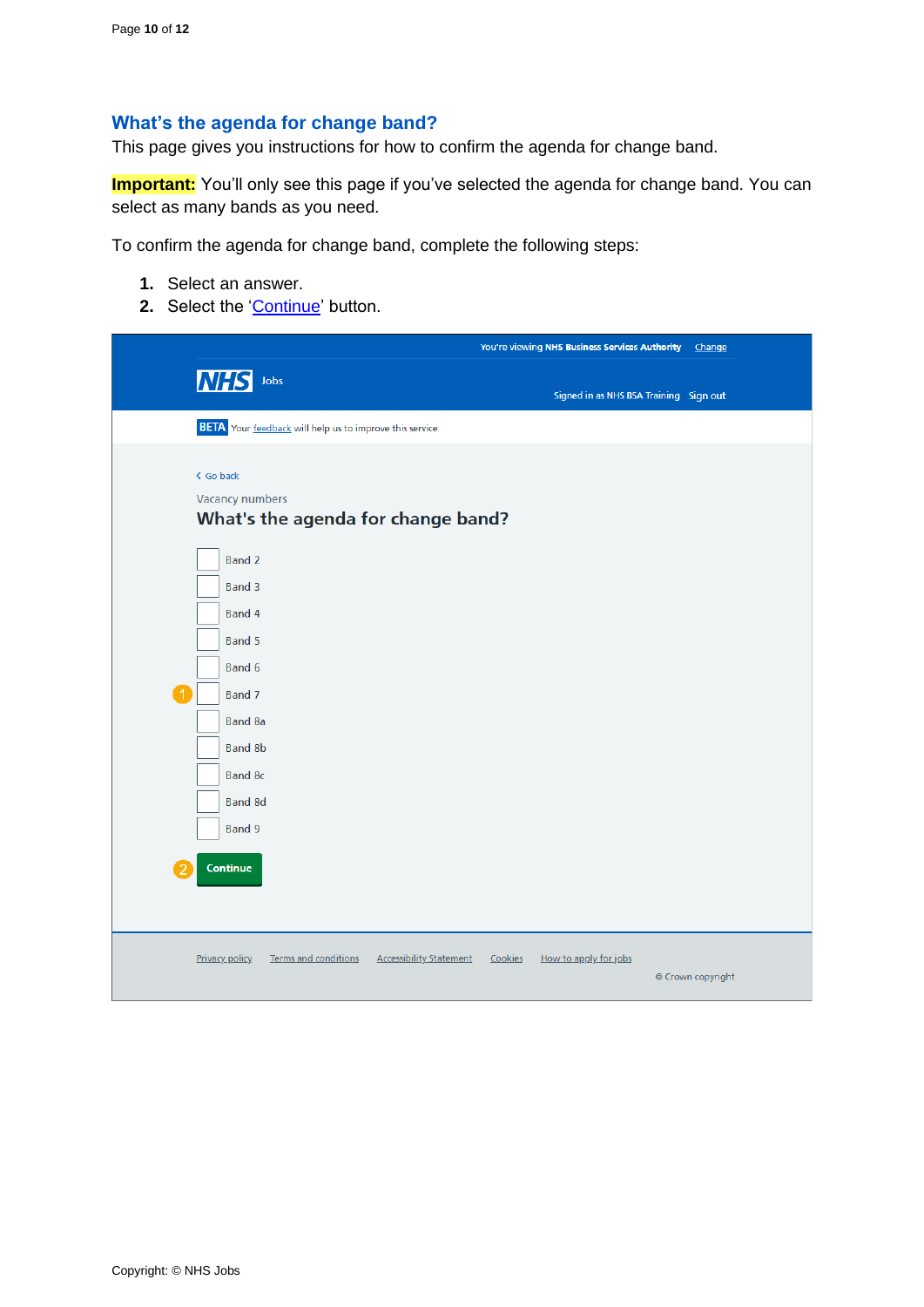## <span id="page-10-0"></span>**Check your answers**

This page gives you instructions for how to check your answers.

To check, change and confirm your answers, complete the following steps:

- **1.** Select a 'Change' link (optional).
- 2. Select the ['Continue'](#page-11-0) button.

|                                                                     |                                                                                                 | You're viewing NHS Business Services Authority | <b>Change</b>     |
|---------------------------------------------------------------------|-------------------------------------------------------------------------------------------------|------------------------------------------------|-------------------|
| <b>NHS</b> Jobs                                                     |                                                                                                 |                                                |                   |
|                                                                     |                                                                                                 | Signed in as NHS BSA Training Sign out         |                   |
|                                                                     | <b>BETA</b> Your feedback will help us to improve this service.                                 |                                                |                   |
|                                                                     |                                                                                                 |                                                |                   |
| < Go back                                                           |                                                                                                 |                                                |                   |
| <b>Vacancy numbers</b>                                              |                                                                                                 |                                                |                   |
| <b>Check your answers</b>                                           |                                                                                                 |                                                |                   |
| Which report do<br>you want to run?                                 | Vacancy numbers                                                                                 | Change                                         |                   |
| Which job listings<br>do you want to<br>export the CSV<br>file for? | All open job listings                                                                           | <b>Change</b>                                  |                   |
| Date from                                                           | 01/01/2022                                                                                      | Change                                         |                   |
| Date to                                                             | 31/01/2022                                                                                      | Change                                         |                   |
| Which staff group<br>is the report for?                             | <b>Additional Clinical Services</b><br><b>Additional Professional Scientific</b><br>& Technical | Change                                         |                   |
|                                                                     | Administrative & Clerical                                                                       |                                                |                   |
|                                                                     | <b>Allied Health Professionals</b>                                                              |                                                |                   |
|                                                                     | <b>Estates &amp; Ancillary</b><br><b>Healthcare Scientists</b>                                  |                                                |                   |
|                                                                     | <b>Medical &amp; Dental</b>                                                                     |                                                |                   |
|                                                                     | Nursing & Midwifery Registered                                                                  |                                                |                   |
|                                                                     | <b>Students</b>                                                                                 |                                                |                   |
| What's the pay<br>scheme?                                           | Hospital, medical and dental<br>staff                                                           | Change                                         |                   |
|                                                                     | Agenda for Change                                                                               |                                                |                   |
|                                                                     | Very senior manager (VSM)                                                                       |                                                |                   |
|                                                                     | Other                                                                                           |                                                |                   |
| Continue                                                            |                                                                                                 |                                                |                   |
|                                                                     |                                                                                                 |                                                |                   |
| <b>Privacy policy</b>                                               | <b>Accessibility Statement</b><br>Terms and conditions                                          | Cookies<br>How to apply for jobs               | © Crown copyright |